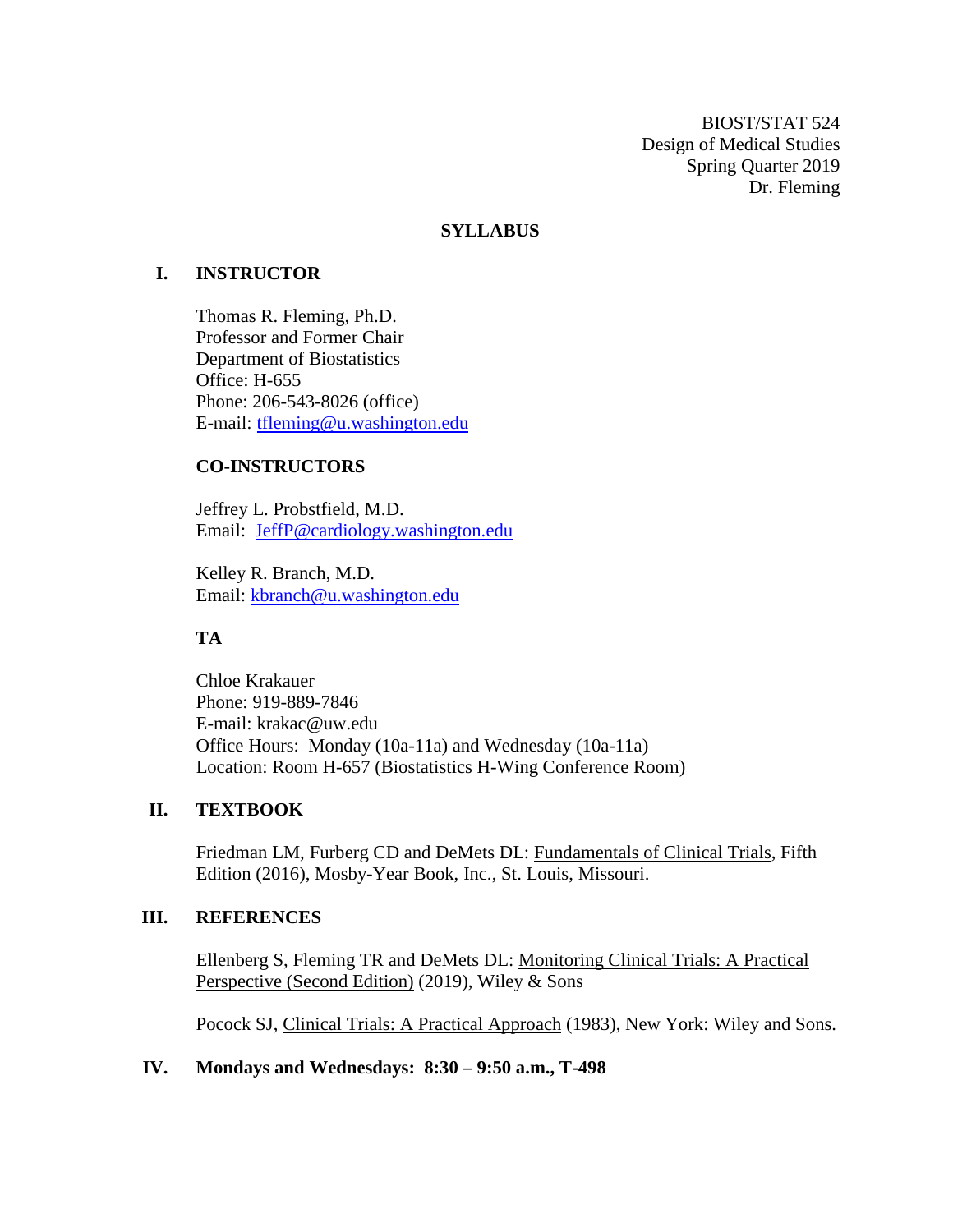## **V. COURSE OBJECTIVES**

This course will provide an introduction to the design, conduct and analysis of randomized clinical trials. Topics to be covered include: eliminating bias, need for randomization, intention-to-treat principles, reducing variation, phases of clinical research, computing power and sample sizes, choosing proper endpoints, role of surrogate biomarkers, interpreting confirmatory and exploratory analyses, identifying and addressing safety signals, when to use blinding, factorial designs, Phase 2b screening trial designs, conducting confirmatory studies, designing non-inferiority trials, data management, addressing missing data, group sequential guidelines, the importance of confidentiality of interim results, adaptive methods, addressing quality of trial conduct, role of data monitoring committees, and ethical issues in clinical research.

At the end of Biostat 524 a student should have made significant progress toward being able to:

- 1. Critique the design and plans for monitoring and analyzing a randomized clinical trial.
- 2. Design a clinical trial to address an important scientific problem, including:
	- a. addressing the key ethical issues that must be considered,
	- b. selecting an appropriate comparison group and specifying the scheme by which treatment assignment will occur,
	- c. defining primary and secondary endpoints for measures of treatment outcome,
	- d. justifying the sample size requirements for the study,
	- e. reducing bias and variability in the design and conduct of the trial,
	- f. specifying methods for monitoring the clinical trial,
	- g. specifying methods for analysis of the results, and
	- h. establishing to ability to identify and address safety signals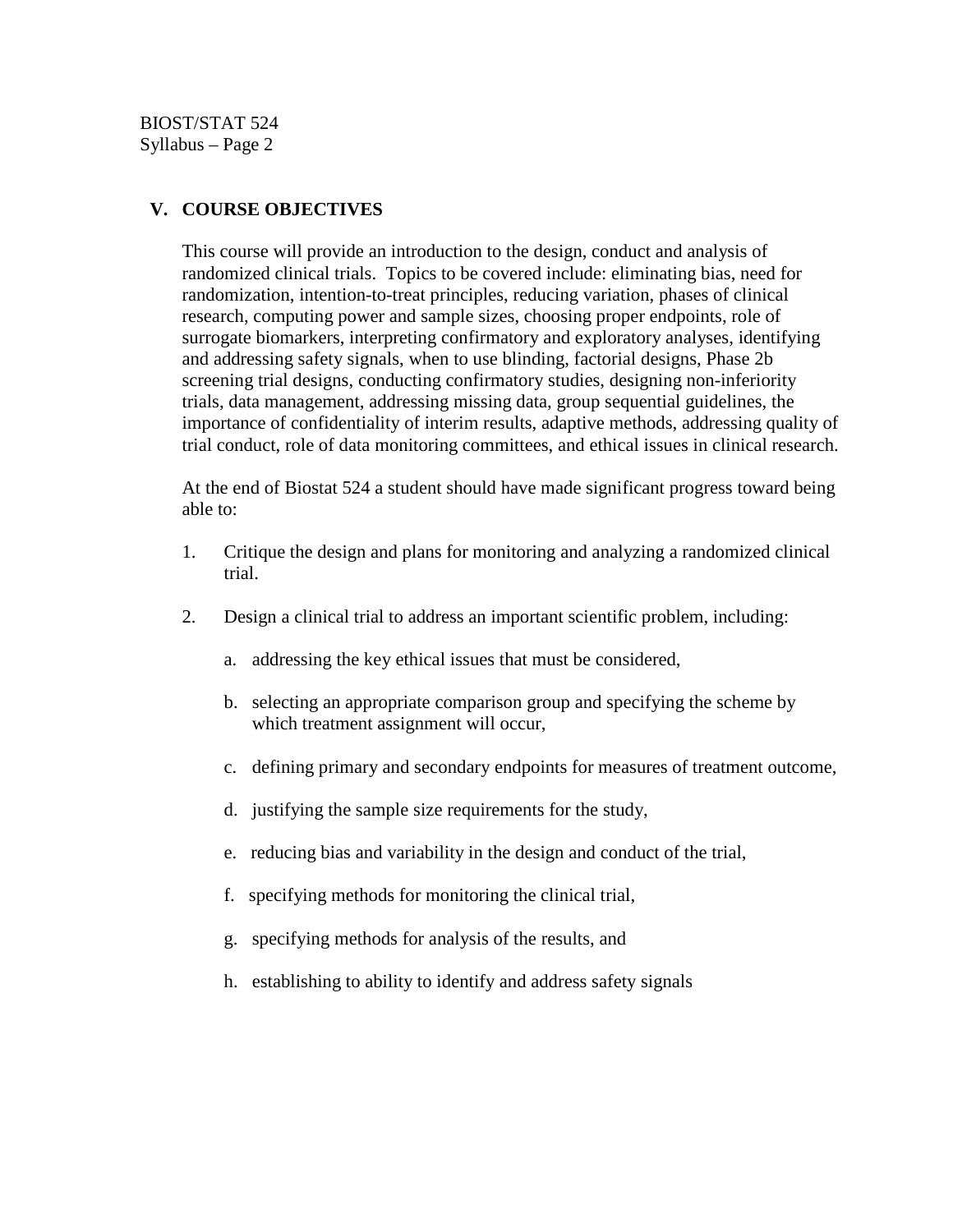BIOST/STAT 524 Syllabus – Page 3

## **VI. COURSE PROJECT**

There will be one major course project. After being grouped into research teams, students will respond to a selected Request for Proposal (RFP) by writing a grant which recommends and justifies a study design and includes the design of the management operation needed to run the study and analyze the data. The research teams will consist of 3 to 5 students and will be heterogeneous with respect to the area of specialization. By Wednesday, April 10, we plan to complete formation of these teams. By Monday, April 22, each team will submit a Letter of Intent (LOI) identifying the RFP to which they will respond. On Monday, May 20 a rough version of the proposal, providing approximately 75% of the final content, will be submitted. Some limited feedback on these submissions will be provided within one week by Dr. Fleming. At the end of the quarter, on June 5, the completed projects will be submitted to Dr. Fleming. These projects will be defended in a "mock" site visit during June  $10 - 12$ . In addition to defending their proposal, each team will have the opportunity to serve as reviewers for another project. A final session will be held in the afternoon of June 12 in order to discuss the site review process.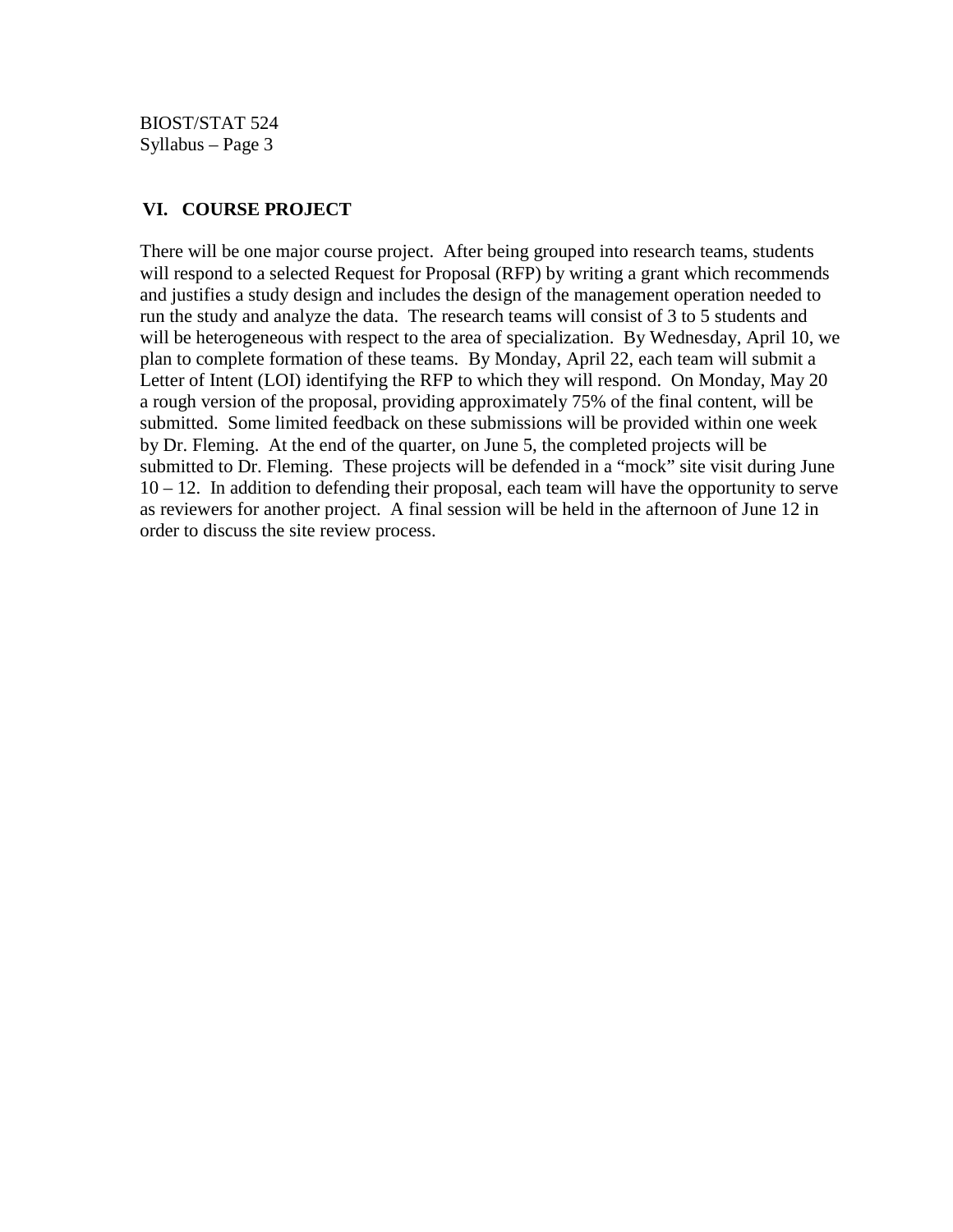BIOST/STAT 524

Syllabus – Page 4

## VII. **APPROXIMATE COURSE OUTLINE**

(FFD = Friedman, Furberg, and DeMets book; Chapters correspond to  $5<sup>th</sup>$  Edition)

| $(2 \text{lec})$<br>4/1, 4/3   | Introduction<br><b>Course Overview</b><br><b>Types of Clinical Studies</b><br><b>Steps in Clinical Experimentation</b><br>The Study Protocol<br>Observational Data Bases, Historical & Randomized Controls | FFD Ch 1-5<br>Pocock Ch 1, 3, 4<br>Fleming & Ellenberg, Cl Tr 2016                                                     |
|--------------------------------|------------------------------------------------------------------------------------------------------------------------------------------------------------------------------------------------------------|------------------------------------------------------------------------------------------------------------------------|
| $(1 \text{lec})$<br>4/8        | <b>Sample Size and Related Issues</b><br>Point Estimates, Confidence Intervals<br>Over/Underpowered Trials<br>False Positive and False Negative errors<br><b>Statistical vs. Clinical Significance</b>     | FFD Ch 7<br>Pocock Ch 9                                                                                                |
| $(1 \text{lec})$<br>4/10       | <b>Endpoint Selection</b><br><b>Choosing Endpoints:</b><br>Biologic Activity vs. Clinical Efficacy<br>Role of Surrogate Endpoints<br><b>Patient Reported Outcomes</b>                                      | FFD Ch 2, 12<br>Fleming & DeMets, Annals<br>of Int Med, 1996<br>IOM (Biomarkers) 2010<br>Fleming&Powers, Stat Med 2012 |
| $(1 \text{lec})$<br>4/15       | <b>Adjusted and Exploratory Analyses</b><br><b>Confirmatory vs. Exploratory Analyses</b><br>Prognostic Factors/Confounders<br><b>Effect Modifiers: Subset Analyses</b>                                     | FFD Ch 5, 8, 16<br>Pocock Ch 5, 14, 15<br>Fleming, Ann Int Med, 2010                                                   |
| $(1 \text{lec})$<br>4/17       | <b>Selected Design Issues</b><br>When to use Blinding<br><b>Factorial and Crossover Designs</b>                                                                                                            | FFD Ch 2, 4, 6<br>Pocock Ch 8<br>(Lecture by Chloe Krakauer)                                                           |
| $(1 \text{lec})$<br>4/22       | <b>Selected Design Issues</b><br>Phase 2b Screening Trial Designs<br><b>Confirmatory Trials</b>                                                                                                            | FFD Ch 2, 4, 6<br>Pocock Ch 8<br>Fleming & Richardson, JID 2004                                                        |
| $(1 \text{lec})$<br>4/24       | Identifying and Addressing Safety Signals Fleming, 4 <sup>th</sup> Seattle Symp, 2013<br>Pre- vs. Post-Marketing Safety Evaluations Fleming, NEJM 2008<br><b>Addressing Safety Signals</b>                 | FFD Ch 11                                                                                                              |
| $(2 \text{ lec})$<br>4/29, 5/1 | <b>Non-Inferiority Designs</b><br>Design, Conduct & Analysis<br>Setting the NI Margin<br>Illustrations                                                                                                     | Pocock Ch 12<br>Fleming, Stat in Med 2008<br>Fleming & Powers, CID 2008<br>Fleming et al, Clin Trials 2011             |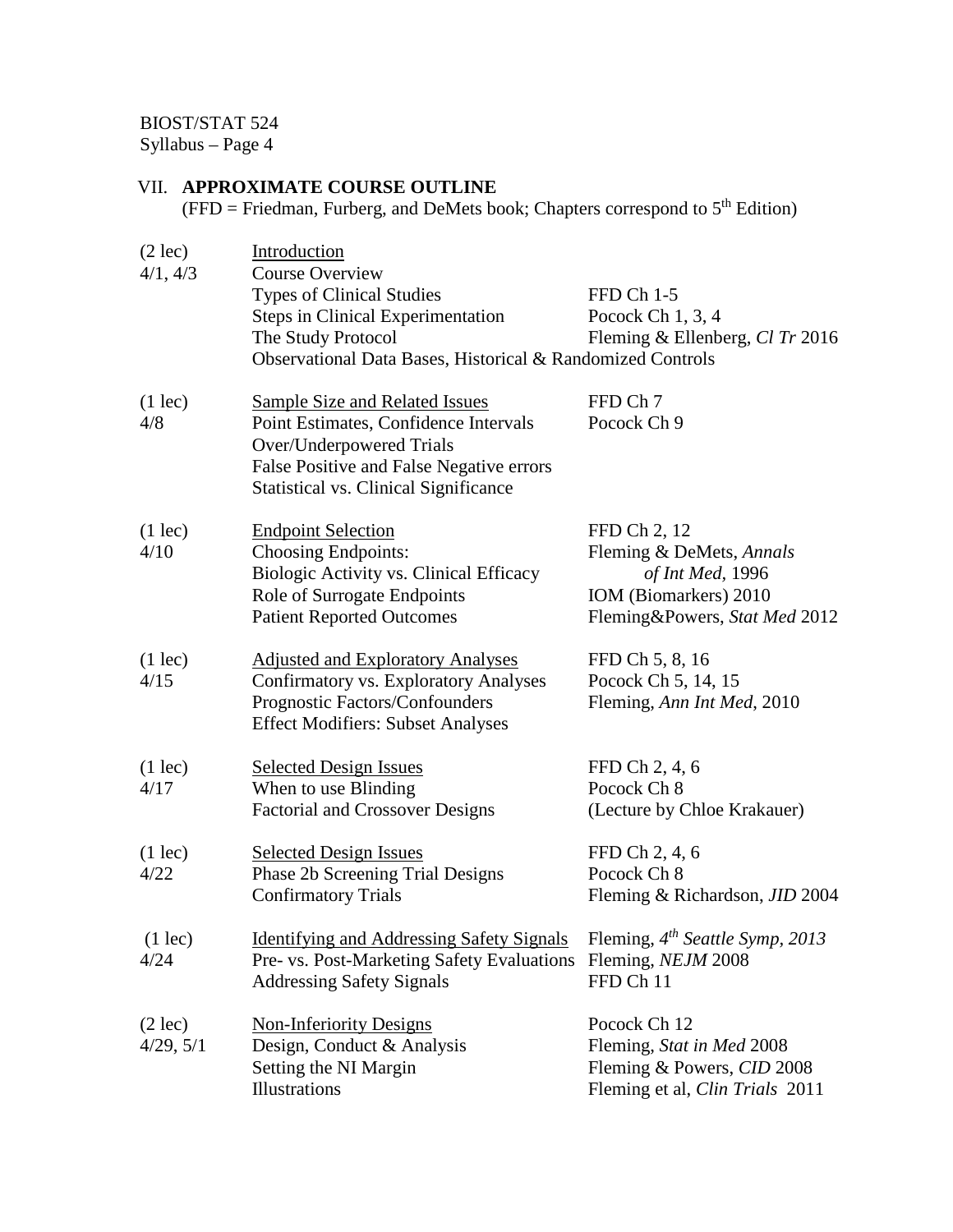# BIOST STAT 524  $Syllabus - Page 5$

| $(1 \text{lec})$<br>5/6         | <b>Monitoring Guidelines</b><br>Motivation                                                                                                                               | FFD Ch 15; Pocock Ch 10<br>Ellenberg, Fleming & DeMets                                                                        |
|---------------------------------|--------------------------------------------------------------------------------------------------------------------------------------------------------------------------|-------------------------------------------------------------------------------------------------------------------------------|
|                                 | <b>Group Sequential Methods</b>                                                                                                                                          | Ch 5, 8                                                                                                                       |
|                                 | <b>Importance of Confidentiality</b>                                                                                                                                     | Fleming et al, Clin Trials 2008                                                                                               |
| $(1 \text{lec})$<br>5/8         | <b>Adaptive Methods</b><br><b>Controversial Issues</b>                                                                                                                   | Emerson & Fleming, <i>JBS</i> 2010                                                                                            |
| $(2 \text{ lec})$<br>5/13, 5/15 | <b>Data Monitoring Committees</b><br>Mission & Structure<br>Illustrations                                                                                                | Ellenberg, Fleming & DeMets<br>Ch 1-4, 6-7, 9<br>Fleming, Clinical Trials 2014                                                |
|                                 | Issues impacting DMC independence                                                                                                                                        | Fleming et al, <i>Clinical Trials</i> 2017                                                                                    |
| $(1 \text{lec})$<br>5/20        | Recruitment/Retention/Adherence<br><b>Ineligible Patients</b><br><b>Effects of Non-adherence</b><br><b>Incomplete Evaluation</b><br>Inclusion of Withdrawals in Analysis | FFD Ch 9, 13<br>Pocock Ch 12<br>Probstfield & Frye, JAMA 2011<br>Butler et al, JACC 2013<br>(Lecture by Prof. J. Probstfield) |
| $(1 \text{lec})$<br>5/22        | <b>Subgroup Analyses/Site Visit Prep</b><br><b>Issues and Illustrations</b>                                                                                              | (Lecture by Prof J. Probstfield)                                                                                              |
| $(1 \text{lec})$<br>5/29        | Variability and Bias<br><b>Addressing Missing Data</b><br><b>Censoring Post-Randomization Events</b>                                                                     | FFD Ch 16<br>IOM (Missing Data), 2010<br>Fleming, Annals of Int Med 2011                                                      |
| $(1 \text{lec})$<br>6/3         | <b>Ethical Issues</b><br>Background<br>Principles<br><b>Informed Consent</b>                                                                                             | Pocock Ch 7                                                                                                                   |
| $(1 \text{lec})$<br>6/5         | <b>Quality Control/Data Management</b><br><b>Issues and Illustrations</b>                                                                                                | (Lecture by Prof. Kelley Branch)                                                                                              |
| $6/10 - 6/12$                   | <b>Grant Review Process</b><br><b>Site Visits</b><br><b>Defending Grant Proposals</b><br>Serving as Site Visitor<br>Final summary                                        | Room TBD                                                                                                                      |